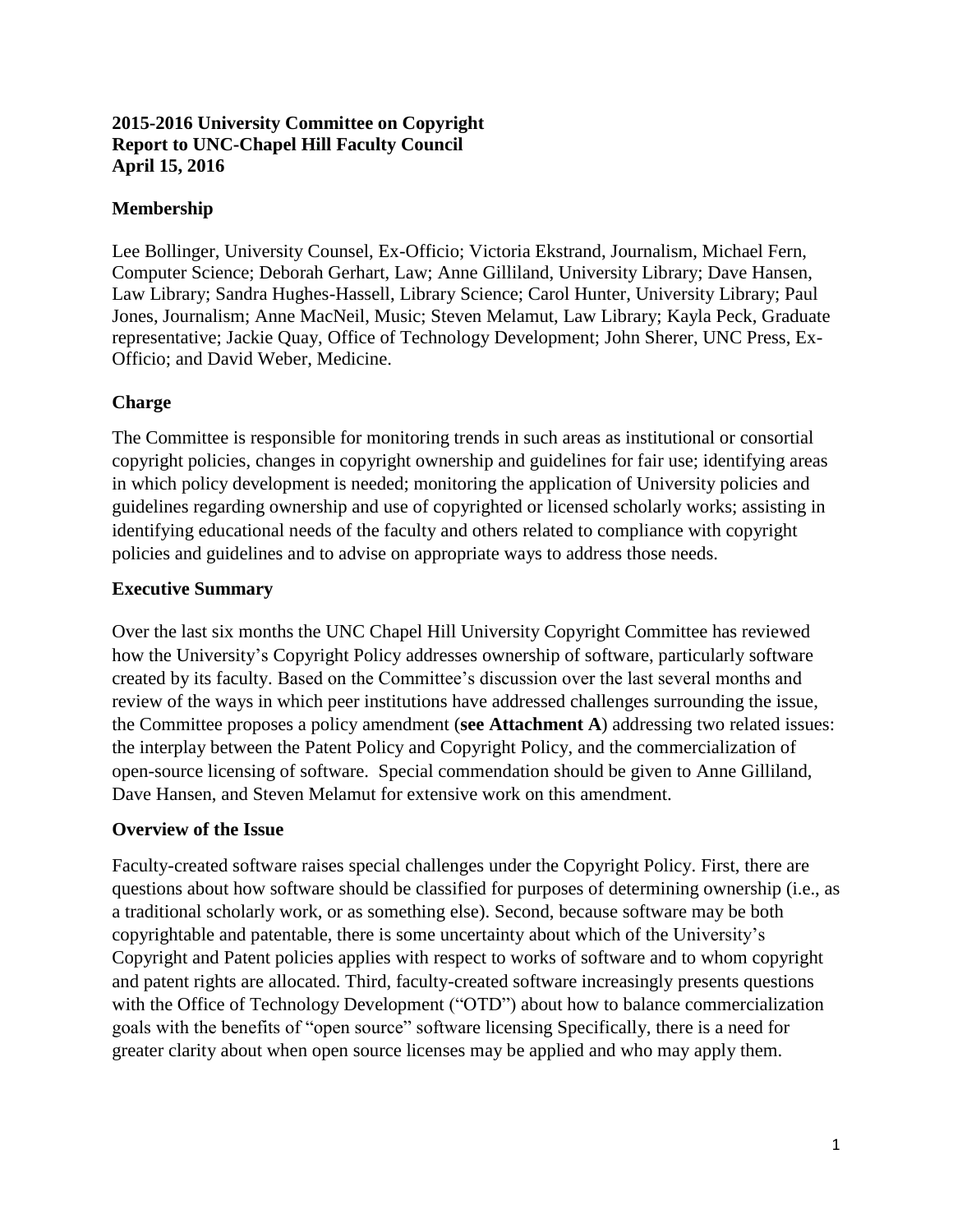## **Current UNC and System Policies on Intellectual Property Ownership**<sup>1</sup>

The UNC Chapel Hill Copyright Policy identifies four categories of copyrighted works created by faculty, but with different allocations of ownership:

- 1. Traditional Works or Non-Directed Works
	- a. Owned by faculty creator
- 2. Traditional Works or Non-Directed Works Involving Exceptional Use of University Resources
	- a. Owned by the University
- 3. Directed Works
	- a. Owned by the University
- 4. Sponsored or Externally Contracted Works
	- a. Unless the grant or contract requires ownership by the University, the work is owned by the faculty creator

In contrast to the rules for ownership under the copyright policy, the patent policy on ownership is more straightforward: as a condition of employment, an employee is required to assign any and all inventions to the University subject to some relatively narrow exceptions. The patent policy also provides that OTD may release patent rights to the inventor if OTD reviews and determines that the invention is not commercially viable or is not patentable.  $2$  The UNC System policy similarly provides that the University may waive patent rights after a review.<sup>3</sup>

l <sup>1</sup> See the three policies linked to here:

- [The UNC Chapel Hill Copyright Policy.](http://policies.unc.edu/files/2013/05/Copyright.pdf)
- UNC Chapel Hill Patent & Invention Policy
- UNC System Patent and Copyright Policy

<sup>2</sup> The UNC Chapel Hill University Patent and Invention Policy provides that:

"VI. University Release of University-Owned Inventions

1. The University Office of Technology Development, after consultation with the inventor(s), may in its sole discretion cause the University's rights to an Invention to be released to the inventor of such Invention (or the inventor's designee) if any one of the following conditions is met:

(a) the Office of Technology Development has determined that there is limited commercial opportunity for such Invention, OR

(b) the Office of Technology Development determines that the Invention is not patentable or does not warrant further evaluation as to patentability.

The Office of Technology Development will make such determination within 90 days of receipt of an adequate disclosure unless otherwise agreed in writing between the inventor(s) and the University."

<sup>3</sup> The UNC System Patent and Copyright Policy only allows for waiver or rights if the invention was not made on university time or using university resources or if "[p]ursuant to these policies and to its patent procedures, a constituent institution, after consultation with the inventor, may in its discretion and upon such terms as it deems appropriate, cause its rights to the discovery or invention, if any, to be released and waived to the inventor if the institution is convinced that the discovery or invention is clearly one that is non-patentable, that it does not warrant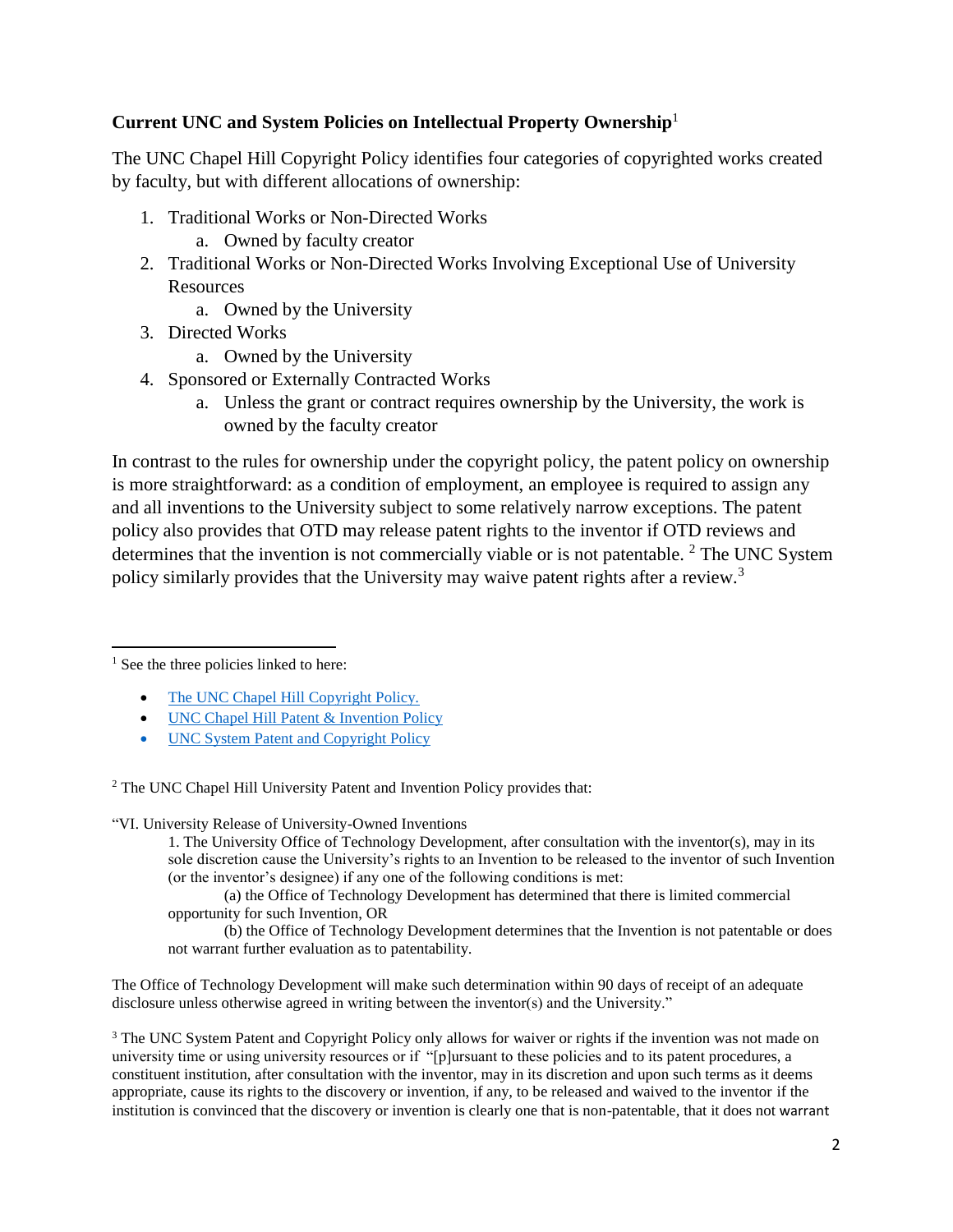Finally, the UNC System policy provides that "In cases where an invention or creation is subject to protection under both patent law and copyright law, if the Institution elects to retain title to its patent rights, then the inventor/creator(s) shall assign copyright to the Institution and the Institution shall be compensated in accordance with the royalty provisions of the Institution's patent policy and procedures."<sup>4</sup>

## **Application to Software**

Under the current Copyright Policy, the ownership and licensing of software as a specific category of intellectual property is not explicitly addressed. A review of UNC Chapel Hill's peer institution policies shows that while some other institutions are also silent on the application of IP policies to software, a significant proportion of such policies do address software. Some of those policies merely acknowledge that software may be subject to those policies and identity which University Offices can give more guidance. Others are more direct, creating special rules about who owns and may license software created at the university. <sup>5</sup>

## **Recommendation**

Based on the Committee's discussion over the last several months, and in light of our review of the challenges noted above and our review of the ways in which peer institutions have addressed these challenges, we recommend that the Copyright Policy be amended to address the open source licensing of software works to which both the Patent and Copyright policies apply.

Report submitted by Carol Hunter, Deputy University Librarian, chair

 $\overline{a}$ further evaluation as to patentability, or if the discovery or invention has been returned to the institution after negative evaluation by the institution's agent(s)."

 $4$  UNC Policy Manual, 500.2, XII (p. 9), [http://www.northcarolina.edu/policy/index.php?pg=dl&id=2787&format=pdf&inline=1.](http://www.northcarolina.edu/policy/index.php?pg=dl&id=2787&format=pdf&inline=1)

 $5$  The full textual comparison of these policies was submitted to the Committee at its October 2015 meeting and is posted on the Committee Sakai page.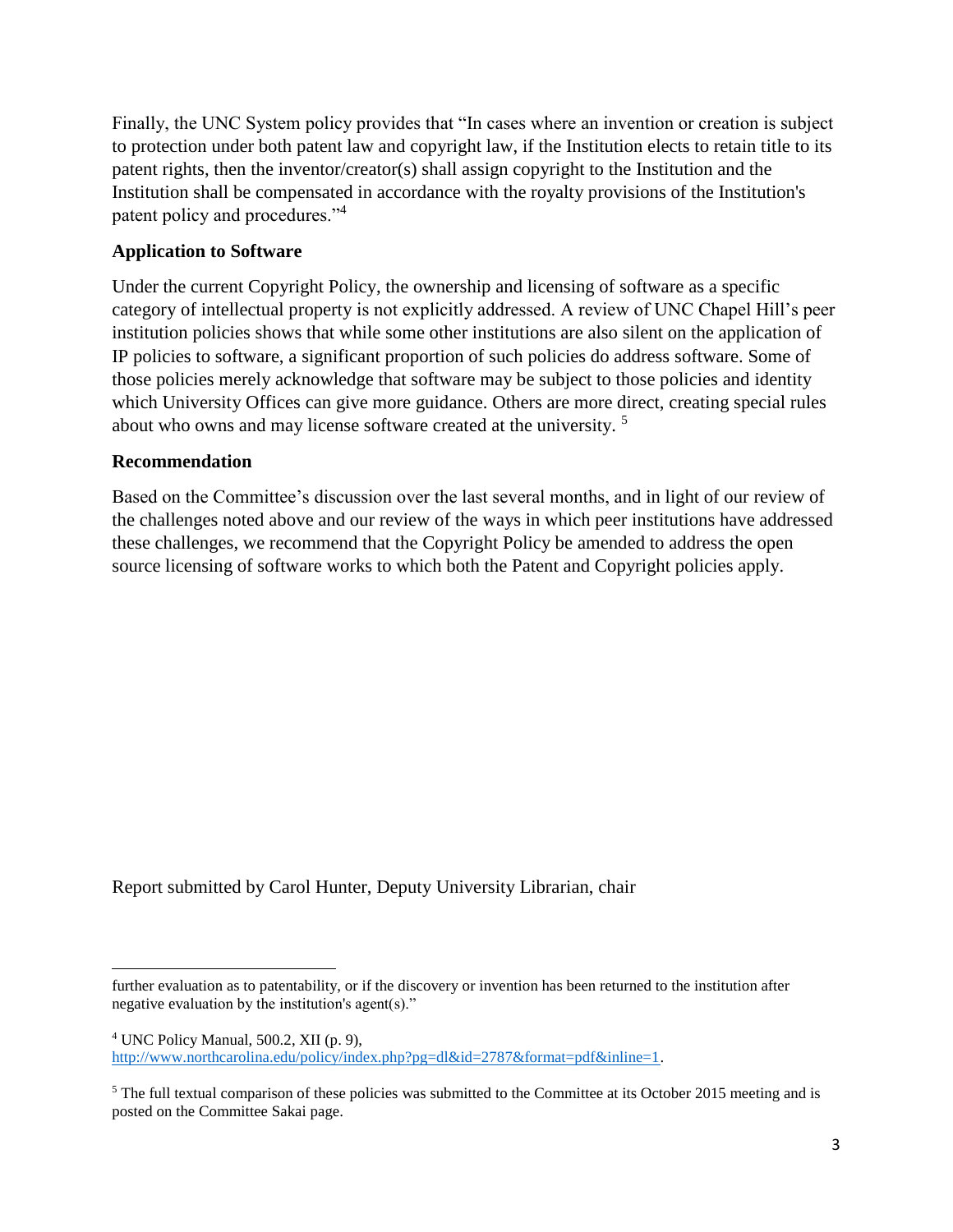#### **Attachment A – Proposed Policy Changes (in bold)**

#### V. Copyright Ownership

## $\lceil \dots \rceil$

l

A. Works Created by Faculty or EPA Non-Faculty Employees.

- $\lceil \dots \rceil$
- 1. Traditional Works or Non-Directed Works.

[…]

(b) Ownership.

- (i) The creator of such a work shall own the work unless it is a Traditional or Non-Directed Work Involving Exceptional Use of University Resources, a Directed Work, a Sponsored or Externally Contracted Work requiring University ownership of copyright, or a Work for Hire (defined below.) As a condition of employment, faculty and EPA non-faculty creators of a Traditional or Non-Directed Work shall be deemed to have granted the University a non-exclusive, non-transferable, royalty-free license to use the work for the University's own educational or research use unless such a license will impede scholarly publication or similar activities.
- (ii) (ii) Traditional Works or Non-Directed Works for which authorship cannot be attributed to one or a discrete number of authors but instead result from simultaneous/sequential contributions over time by multiple authors shall be owned by the University.
- (iii) **For a Traditional or Non-Directed Work that meets the definition of an "invention" as defined in the UNC Chapel Hill Patent and Invention policy<sup>6</sup> and whose copyright is owned by the creator under (i) above:**

**<sup>6</sup> Invention is defined in the UNC Chapel Hill Patent and Invention Policy as "an invention or discovery of any new and useful process, machine, manufacture, or composition of matter, or any new and useful improvement thereof, including compounds, prototypes, biological materials, software, complex multimedia works and tangible research results, provided that such invention or discovery (1) is patentable or commercializable, or (2) is obligated under a sponsored research agreement, or (3) is created to support the administrative operations of the University."**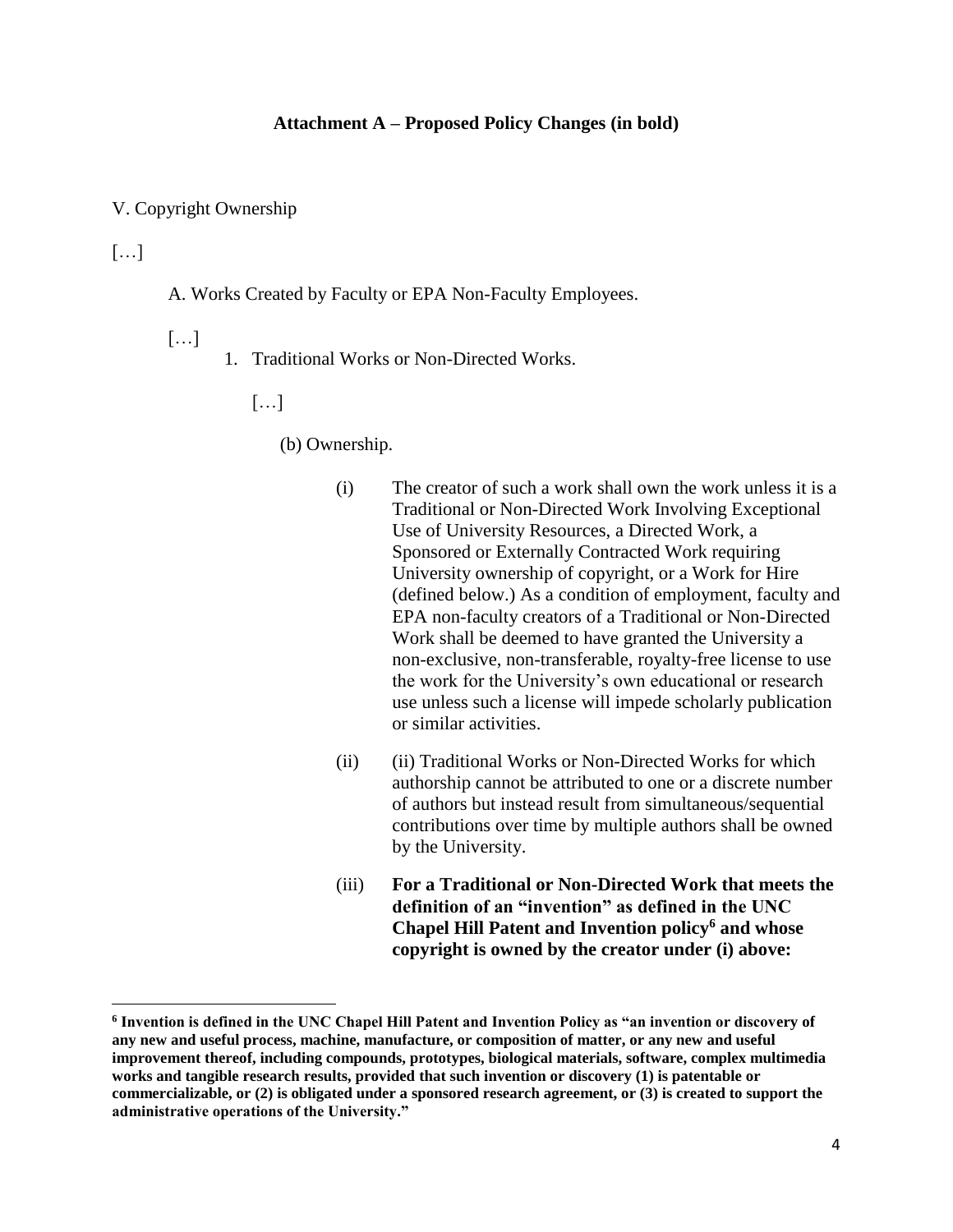- a. **If the creator intends to release the invention under an irrevocable open-source license, the creator shall promptly inform the Office of Technology and Development of this intention before distributing the invention under such a license.**
- b. **OTD shall have 30 days from the date on which it was notified of the creator's intention to decide whether the University shall retain rights.** 
	- i. **If OTD takes no action within 30 days, it shall be deemed to have conducted the review described under Section VI (1) of the University Patent and Invention Policy and determined that the University's rights to the invention shall be released to the creator.**
	- **ii. If OTD takes no action within 30 days, or if OTD conducts the appropriate review and notifies the creator that the University shall not retain rights, the University shall elect not to retain patent or copyright rights and shall release those rights to the creator on the condition that the creator actually make the work available under an irrevocable opensource license consistent with the purpose and mission of the University and of the type that complies with the definition of "open source" as defined by the Open Source Initiative.**

## V. Copyright Ownership

[…]

A. Works Created by Faculty or EPA Non-Faculty Employees.

[…]

4. Sponsored or Externally Contracted Works.

 $\lceil$ ...]

(b) Ownership.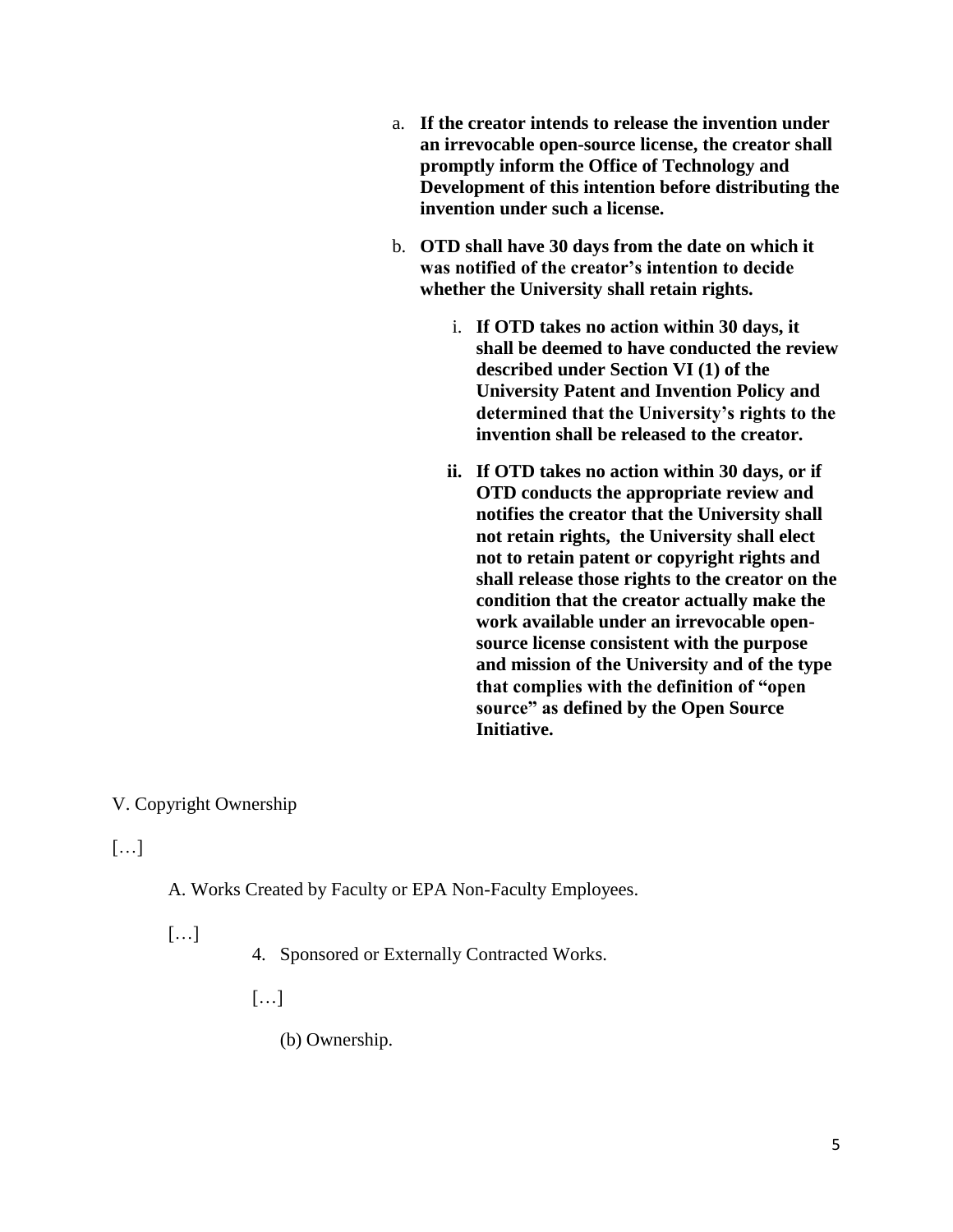- (i) Unless the agreement expressly requires copyright ownership by the University or conveyance of rights to a third party, the creator of a Sponsored or Externally Contracted Work shall own the work. As a condition of employment, faculty and EPA non-faculty creator-owners of a Sponsored or Externally Contracted work shall be deemed to have granted the University a non-exclusive, non-transferable, royalty-free license to use the work for the University's own educational or research use.
- (ii) The University will own a Sponsored or Externally Contracted Work where the relevant agreement requires copyright ownership by the University or conveyance of rights to a third party, in which case the University will convey rights to the third party as required. In such cases the creator of the copyrighted work shall be required to report the work to the Office of Technology Development, using such forms and procedures as that Office develops. Where a proposed sponsored research agreement or research grant will require that copyrighted works be owned by the University or a third party, the Office of Research Services should inform the relevant Principal Investigator of the copyright provisions and secure his or her consent to such provisions before the agreement is signed or the grant accepted.
- **(iii) For a Sponsored or Externally Contracted work that meets the definition of an "invention" as defined in the UNC Chapel Hill Patent and Invention Policy and whose copyright is owned by the creator under (i) above:**
	- a. **if the creator intends to release the invention under an irrevocable open-source license, the creator shall promptly inform the Office of Technology and Development (OTD) of this intention before distributing the invention under such a license.**
	- b. **OTD shall have 30 days from the date on which it was notified of the creator's intention to decide whether the University shall retain rights.** 
		- i. **If OTD takes no action within 30 days, it shall be deemed to have conducted the review described under Section VI (1) of the University Patent and Invention Policy and determined that the University's rights to the invention shall be released to the creator.**